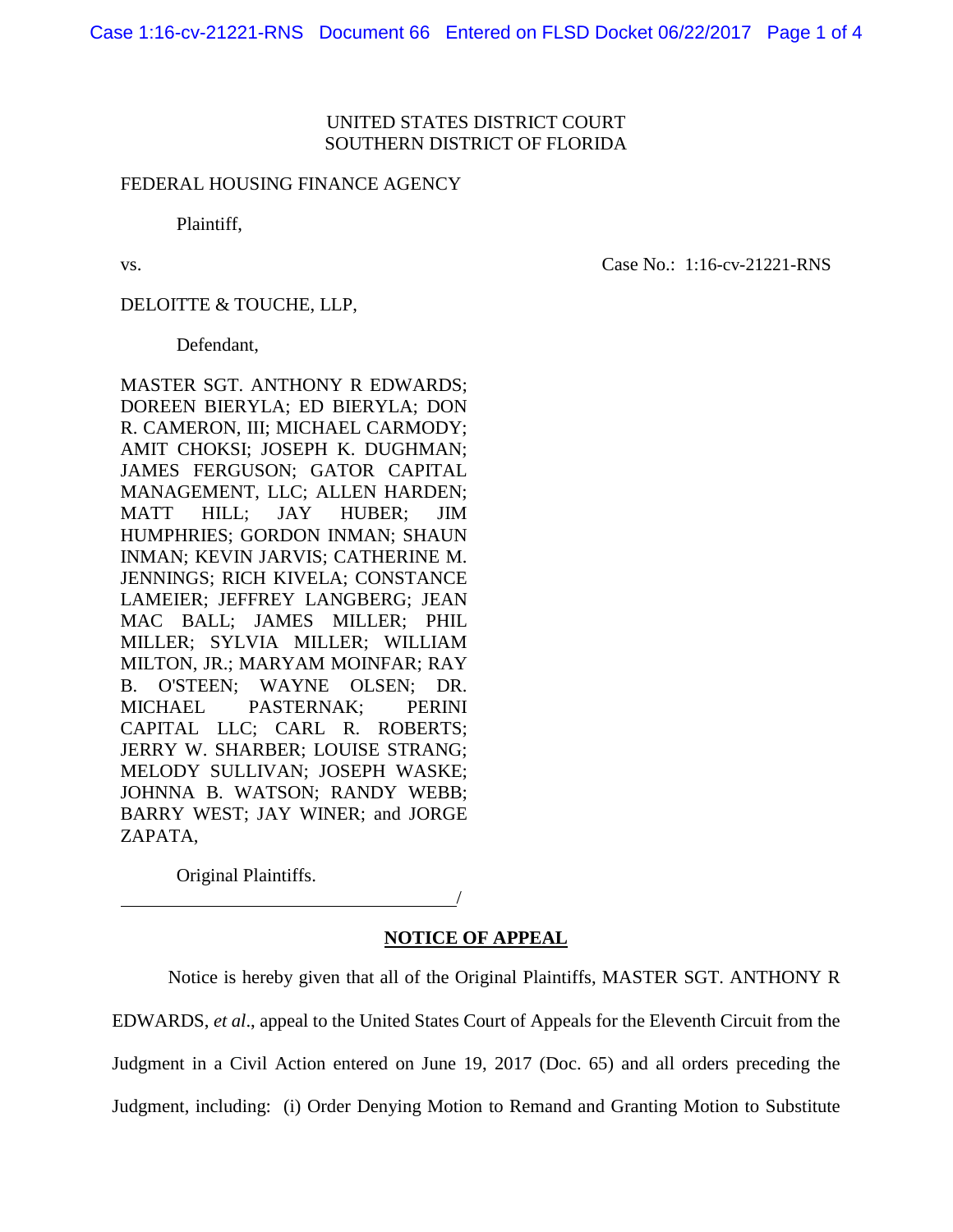entered on January 18, 2017 (Doc. 50); (ii) Order Granting the Federal Housing Finance Agency's

Motion to Dismiss entered on February 10, 2017 (D.E. 56); and (iii) the Order on Motion to Alter

or Amend Order entered on April 27, 2017 (D.E. 60).

Respectfully Submitted,

CREED & GOWDY, P.A.

/s/ *Bryan S. Gowdy* Bryan S. Gowdy Florida Bar No.: 0176631 bgowdy@appellate-firm.com Rebecca B. Creed Florida Bar No.: 975109 rcreed@appellate-firm.com filings@appellate-firm.com 865 May Street Jacksonville, Florida 32204 Telephone: (904) 350-0075 *Appellate Counsel for Original Plaintiffs*

### **CERTIFICATE OF SERVICE**

I certify that on this 22nd day of June, 2017, the foregoing document was filed electronically using the Court's CM/ECF system, and notice of this filing will be sent by e-mail to

the following parties by operation of that electronic filing system:

**Kenneth G. Turkel, Esq.**  kturkel@bajocuva.com **Brad F. Barrios, Esq.**  bbarrios@bajocuva.com BAJO | CUVA | COHEN | TURKEL 100 North Tampa Street, Suite 1900 Tampa, Florida 33602 Telephone: (813) 443-2199 *Counsel for Original Plaintiffs*

**Hector J. Lombana, Esq.**

hlombana@glhlawyers.com GAMBA & LOMBANA 2701 Ponce De Leon Boulevard Mezzanine Coral Gables, Florida 33134

**Steven W. Thomas, Esq.**

steventhomas@tafattorneys.com THOMAS, ALEXANDER, FORRESTER & SORENSON LLP  $14$   $27^{\text{th}}$  Avenue Venice, California 90291 Telephone: (310) 961-2536 *Counsel for Original Plaintiffs*

**Gonzalo R. Dorta, Esq.** grd@dortalaw.com **Matias Rafael Dorta, Esq.** mrd@dortalaw.com DORTA LAW 334 Minorca Avenue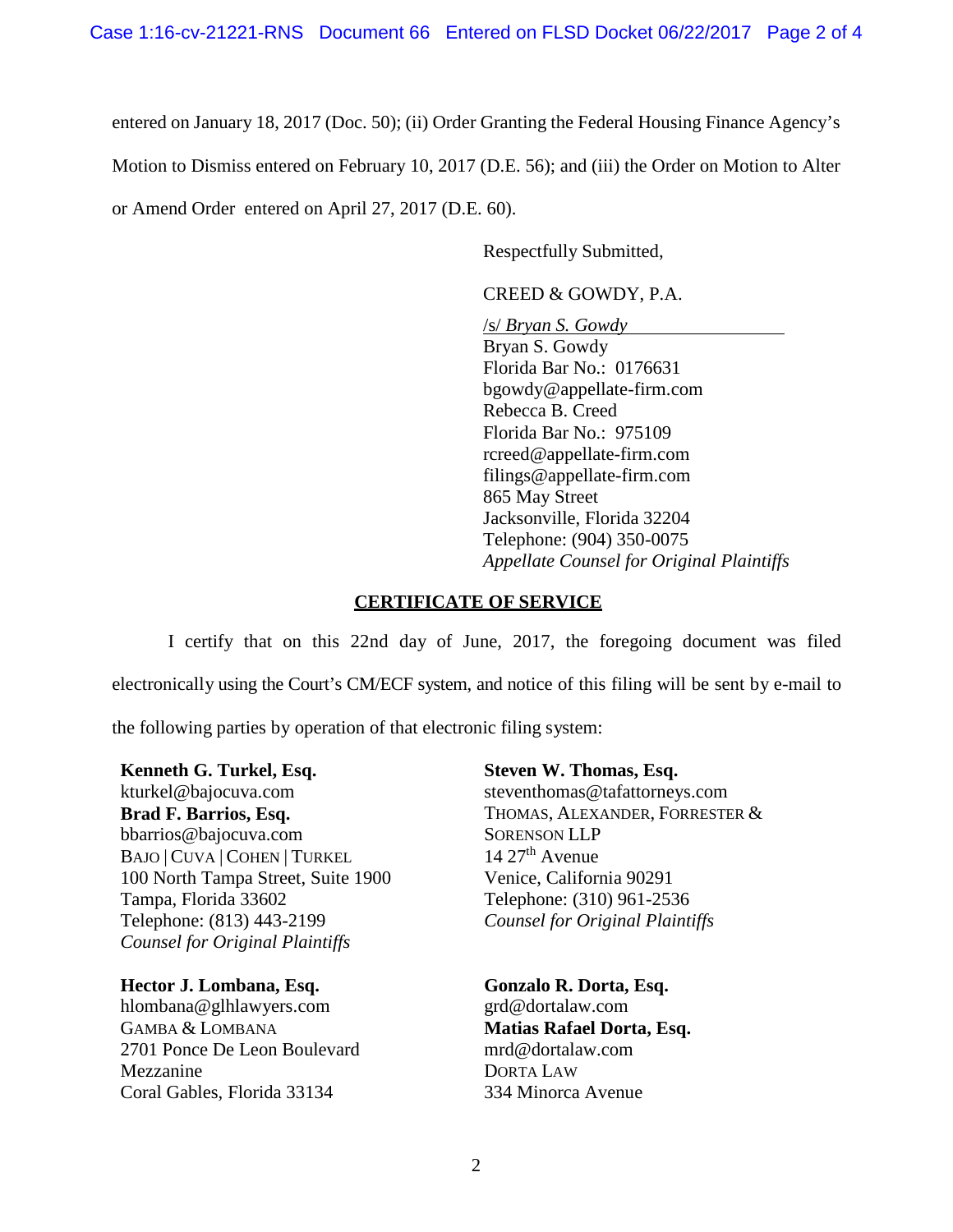Telephone: (305)448-4010 *Counsel for Original Plaintiffs*

# **Peter Prieto, Esq.**

pprieto@podhurst.com **Matthew Weinshall, Esq.** mweinshall@podhurst.com PODHURST ORSECK, P.A. SunTrust International Center 1 SE 3rd Ave, #2700 Miami, Florida 33131 Telephone: (305) 358-2800 *Counsel for Defendant Deloitte & Touche, LLP*

## **Peter A. Wald, Esq.**

peter.wald@lw.com LATHAM & WATKINS, LLP 505 Montgomery Street Suite 2000 San Francisco, California 94111-6538 Telephone: (415) 395-0600 *Counsel for Defendant Deloitte & Touche LLP*

## **Christopher S. Turner, Esq.**

christopher.turner@lw.com LATHAM & WATKINS, LLP 555 Eleventh Street, NW Suite 1000 Washington, DC 20004-1304 Telephone: (202) 637-2200 *Counsel for Defendant Deloitte & Touche LLP*

## **Howard N. Cayne, Esq.**

howard.cayne@aporter.com ARNOLD & PORTER LLP 601 Massachusetts Avenue, NW Washington, DC 20001 Telephone: 202-942-5656 *Counsel for Plaintiff Federal Housing Finance Agency*

Coral Gables, FL 33134 Telephone: (305) 441-2299 *Counsel for Original Plaintiffs*

# **Miles N. Ruthberg, Esq.**

miles.ruthberg@lw.com LATHAM & WATKINS, LLP 885 Third Avenue New York, New York 10022-4834 Telephone: (212) 906-1200 *Counsel for Defendant Deloitte & Touche, LLP*

## **Thomas D. Zimpleman, Esq.**

Thomas.D.Zimpleman@usdoj.gov U.S. DEPARTMENT OF JUSTICE Civil Division, Federal Programs Branch 20 Massachusetts Ave. NW Washington, DC 20530 Telephone: (202) 514-8095 *Counsel for Interested Party United States*

## **Kevin M. McDonough, Esq.**

kevin.mcdonough@lw.com **Miles N. Ruthberg, Esq.** miles.ruthberg@lw.com LATHAM & WATKINS, LLP 885 Third Avenue New York, NY 10022-4834 Telephone: (212) 906-1688 *Counsel for Defendant Deloitte & Touche, LLP*

## **Samuel Johnathan Dubbin, Esq.**

sdubbin@dubbinkravetz.com DUBBIN & KRAVETZ LLP 1200 Anastasia Avenue Suite 300 Coral Gables, FL 33134 Telephone: 305-357-9004 *Counsel for Federal Housing Finance Agency – Movant to Substitute for*